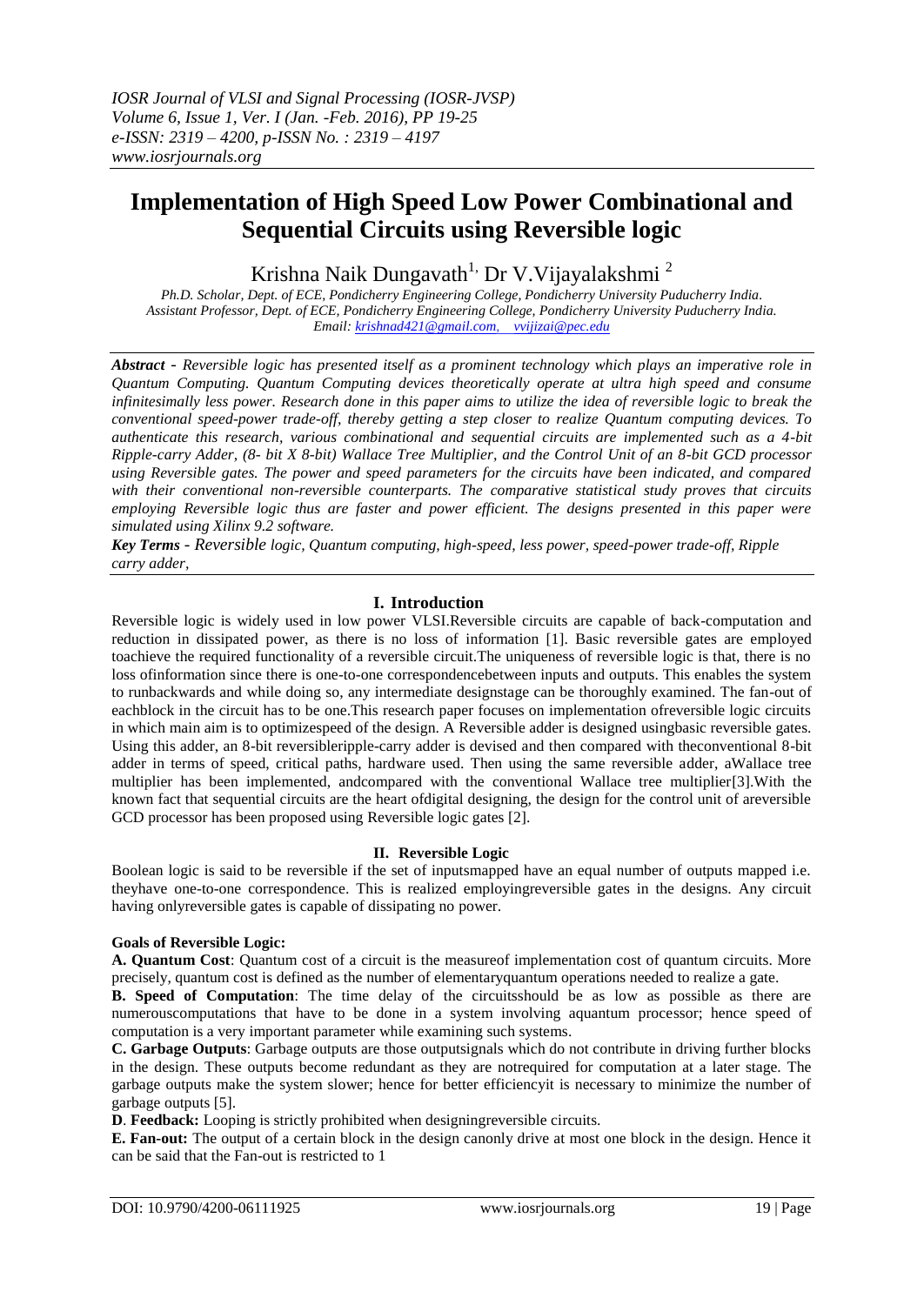## **3.1 Feynman Gate**

## **III. Major Several Reversible Logic**

It is a  $2*2$  Feynman gate [13]. The input vector is  $I(A, B)$  and the output vector is  $O(P, Q)$ . The outputs are defined y P=A, Q=AÅB. Quantum cost of a Feynman gate is 1. Figure 1 shows a  $2 \times 2$  Feynman gate..



Fig 1: Feynman gate

## **3.2 Double Feynman Gate (F2G)**

It is a 3\*3 Double Feynman gate [4].The input vector is I (A, B, C) and the output vector is O (P, Q, R). The outputs are defined by  $\overrightarrow{P} = A$ ,  $\overrightarrow{Q} = A\overrightarrow{AB}$ , R=A $\overrightarrow{AC}$ . Quantum cost of double Feynman gate is 2. Figure 2. shows a 3\*3 Double Feynman gate.



Fig 2: Double Feynman gate

## **3.3 Toffoli Gate**

It is a  $3*3$  Toffoli gate [6] The input vector is  $I(A, B, C)$  and the output vector is  $O(P,Q,R)$ . The outputs are defined by P=A, Q=B, R=ABÅC. Quantum cost of a Toffoli gate is 5. Figure 3 shows a 3\*3 Toffoli gate.



Fig 3: Toffoli gate

## **3.4 Fredkin Gate**

It is a  $3*3$  Fredkin gate [7]. The input vector is I (A, B, C) and the output vector is  $O(P, Q, R)$ . The output is defined by P=A, Q= A\_ BÅAC and R= A\_ CÅAB. Quantum cost of a Fredkin gate is 5. Figure 4 shows a 3\*3 Fredkin gate.



Fig 4: Fredkin gate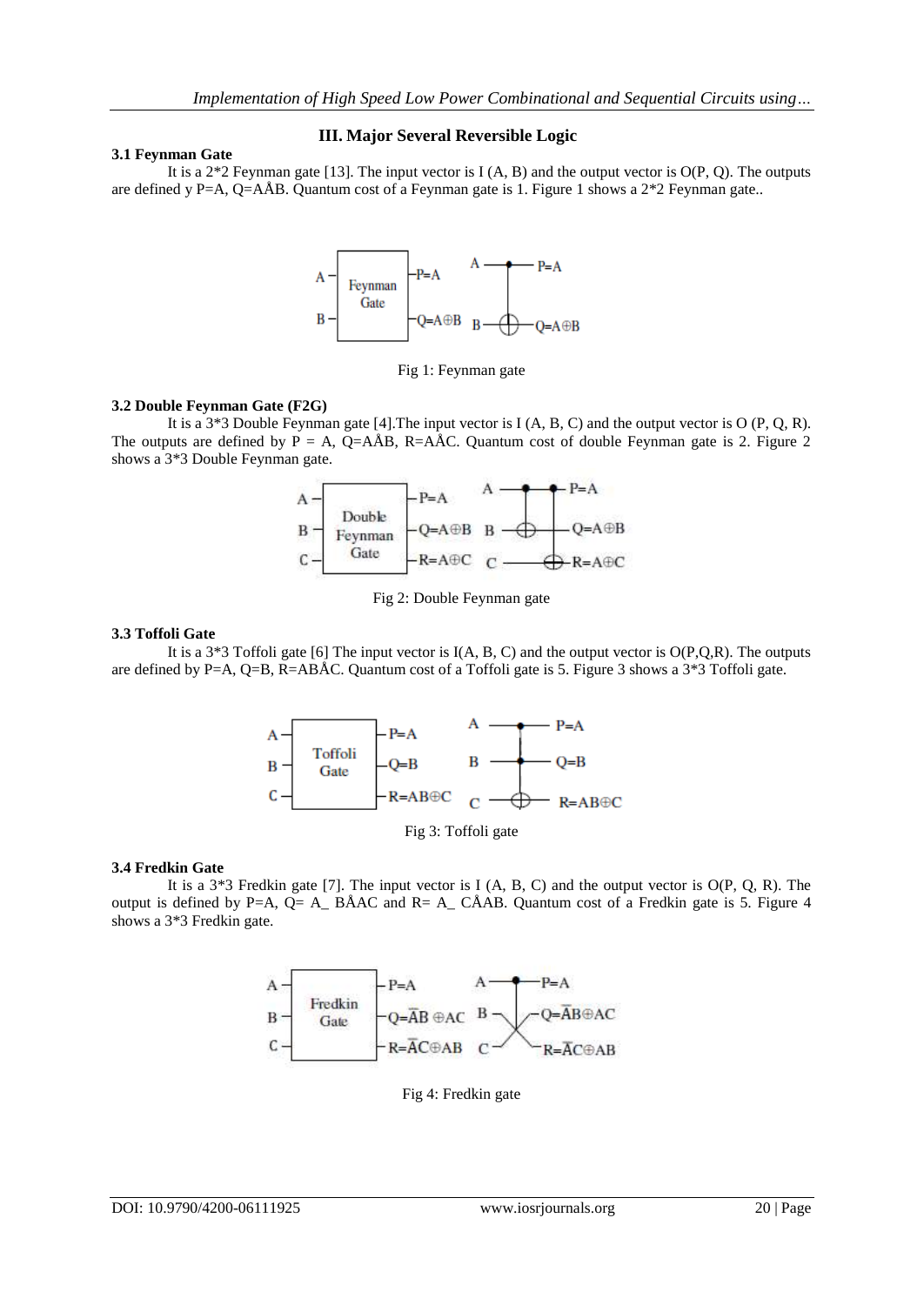## **3.5 Peres Gate**

It is a 3\*3 Peres gate [5]. The input vector is I (A, B, C) and the output vector is O (P, Q, R). The output is defined by P = A, Q =  $A\hat{A}B$  and R= $AB\hat{A}C$ . Quantum cost of a Peres gate is 4. Figure 5 shows a 3<sup>\*3</sup> Peres gate.



Fig 5: Peres gates

### **3.6 Double Peres gate**

It is a  $4*4$  Double Peres Gate [6]. The input vector is I(A,B,C,D) and the output vector is  $O(P,Q,R,S)$ . The output is defined by P=A,Q=AÅB,R=AÅBÅD and S=(AÅB)DÅABÅC. Figure 6 shows a 4<sup>\*4</sup> Double Peres gate.



Fig 6: DPG gate.

### **IV. Reversible 4- Bit Full Adder**

The gate used in implementing a reversible ripple-carry full adder is the TSG gate [4]. The TSG gate functions like a full adder. A reversible ripple-carry adder is faster than the non-reversible adder, since the computation of carry in a reversible adder does not require the computation of previous stage carry (as indicated in the critical paths). When previous stage carry is being forwarded in the reversible adder, the computation of previous stage carry and computation regarding sum is done simultaneously whereas in an irreversible adder the next stage carry cannotstart any computation till previous stage carry is fully generated. The critical paths of 4bit reversible and irreversible ripple-carry adders are as shown in fig.7 and fig.8.[6].



Fig. 7: Critical Path of 4-bit reversible adder



Fig. 8: Critical Path of 4 bit irreversible adder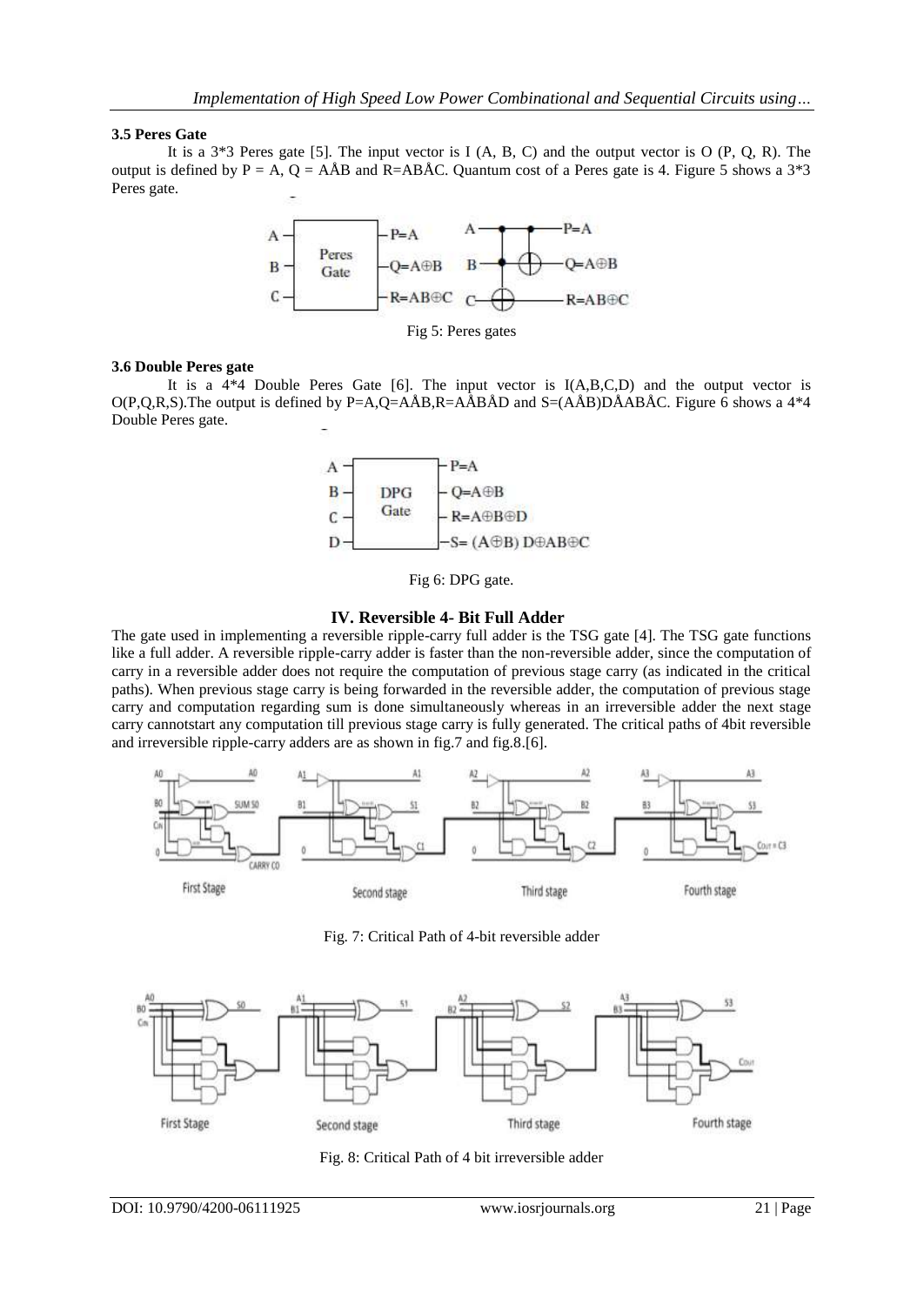Furthermore, various parameters of reversible and non reversible adders were observed and compared and are tabulated in Table 1.

| Parameter           | 8bit        | 8 <sub>bit</sub>    | Improvement    |
|---------------------|-------------|---------------------|----------------|
| (Virtex 5           | Reversible  | <b>Irreversible</b> | For            |
| XC5VLX30            | RippleCarry | RippleCarry         | Reversible     |
| family)             | Adder       | Adder               | Circuit $(\%)$ |
| Time delay          | 5.062ns     | 5.547ns             | 8.74%          |
| Power               | 267.18mW    | 290mW               | 7.87%          |
| Area(No.of          | 11          | 13                  | 15.38%         |
| .LUT <sub>s</sub> ) |             |                     |                |

Table 1: Comparison of Reversible and Irreversible RCA

# **V. Wallace Tree Multiplier**

A Wallace tree is an efficient hardwiredimplementation of a digital circuit that multiplies twointegers [5]. The Wallace tree has three steps:

1. Every bit of the multiplicand is multiplied (i.e. AND)by every bit of multiplier, thus yielding n2 results (for n Xn multiplication). Depending on position of the multipliedbits, the wires carry different weights, i.e. weight of bitcarrying result of a5b6 is 65.



Fig. 9: 8X8 reversible Wallace tree Multiplier

2. The number of partial products is reduced to 2 bylayers of full and half adders.

3. The wires are grouped in two numbers, and addedusing a conventional adder.The circuit diagram of Wallace tree multiplier usingreversible gates is shown in fig. 9. 8bit Wallace tree multipliers were done and the Comparison is as shown in table 2.

Table 2: Comparison of Reversible and Irreversible Wallace Tree Multiplier

| Parameter          | 8-bit      | 8-bit        | Percentage  |
|--------------------|------------|--------------|-------------|
| (Virtex 5          | Reversible | Irreversible | Improvement |
| XC5VLX30           | Wallace    | Wallace      | For         |
| family)            | tree       | tree         | Reversible  |
|                    | multiplier | multiplier   | multiplier  |
| Time delay         | 9.548ns    | 11.162ns     | 14.46%      |
| Power              | 266.84mW   | 380.86mW     | 29.94%      |
| Area(no.of<br>LUTs | 103        | 117          | 11.97%      |

# **VI. Design Of Control Unit For Gcd Processor**

To illustrate the classical and reversible approaches to the Sequential Control Unit Design, reversible logic is employed for a special purpose processor that computes the GCD of two numbers. This GCD processor incorporates standard Euclid's Algorithm involving Subtract-Compare-Swap operation of two numbers. The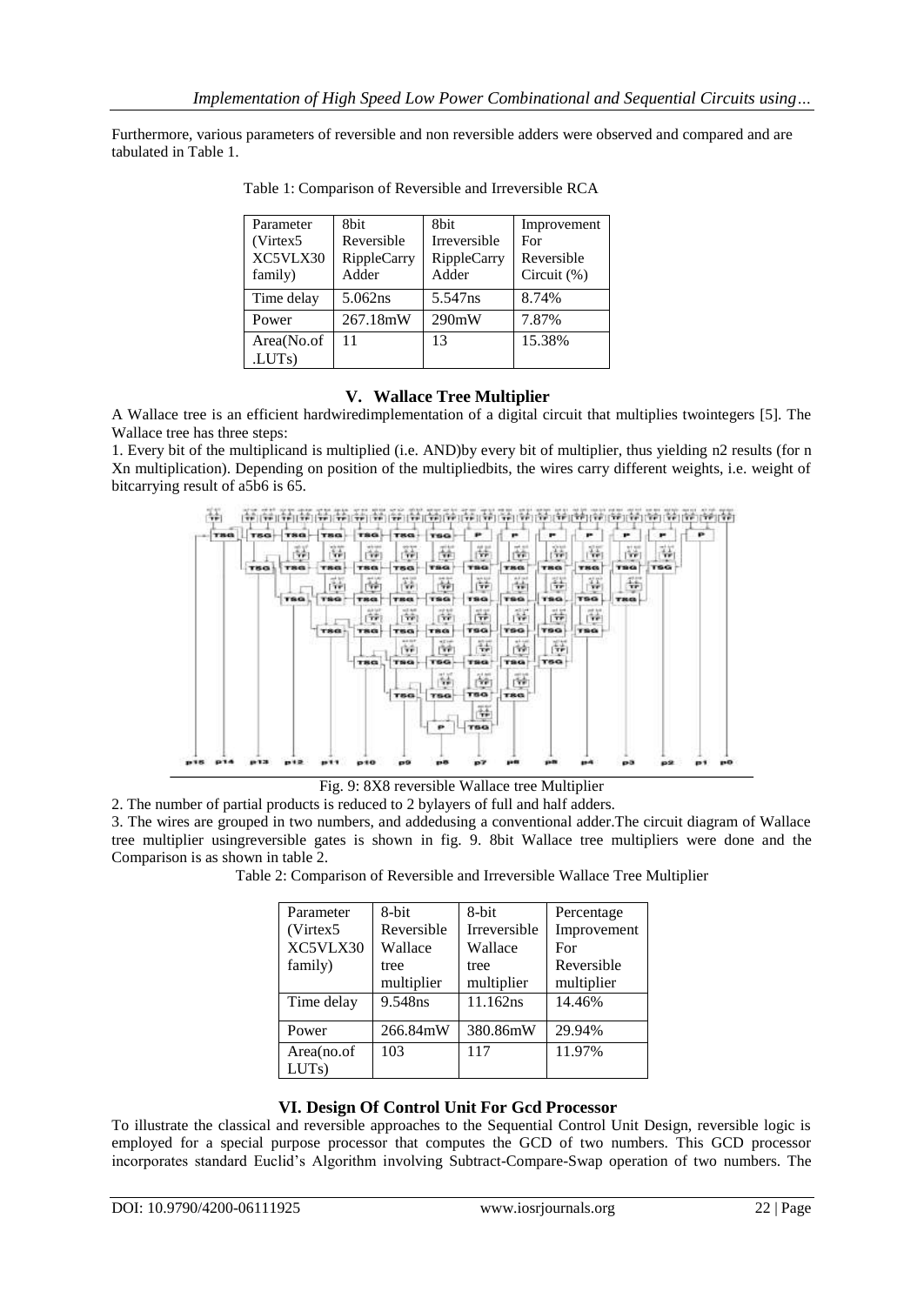basic principle is to subtract smaller of the two numbers repeatedly from the other number until we get the number that divides another

### **A. Control Unit**

Control unit of GCD processor generates the control signals to manipulate the operations in Datapath.Fig. 9: Block diagram of GCD Control Unit.



Fig. 10: Block diagram of GCD Control Unit

### **B. Block Diagram Description:**

## **1) Flip-flop Module**:

The control unit for GCD processor requires two Flip-flops as binary state encoding is used for FSM. In this design reversible edge-triggered D Flip-flop is employed for state transitions [7]. Two D-latches are connected in Master-Slave mode to act as an edge-triggered D Flip-flop. Reversible D-latch is designed using Feynman and Fredkin gates .RTL schematic of reversible D flip-flop obtained is shown in fig. 11



Fig. 11: RTL schematic of Reversible D flip-flop

#### **2) Regeneration Module**

To avoid multiple fan-out condition in the design,, it is necessary to duplicate signals used for computation ofoutput and next state. The duplication of input signals isachieved using Feynman gates.

#### **3) Output Module**

The computation of the outputs and Next-state signals is done using reversible Fredkin gates. The functioning ofoutput signal is driven by the algorithm.

#### **4. Final RTL schematic:**

The complete RTL schematic of GCD control unit isshown in fig. 12.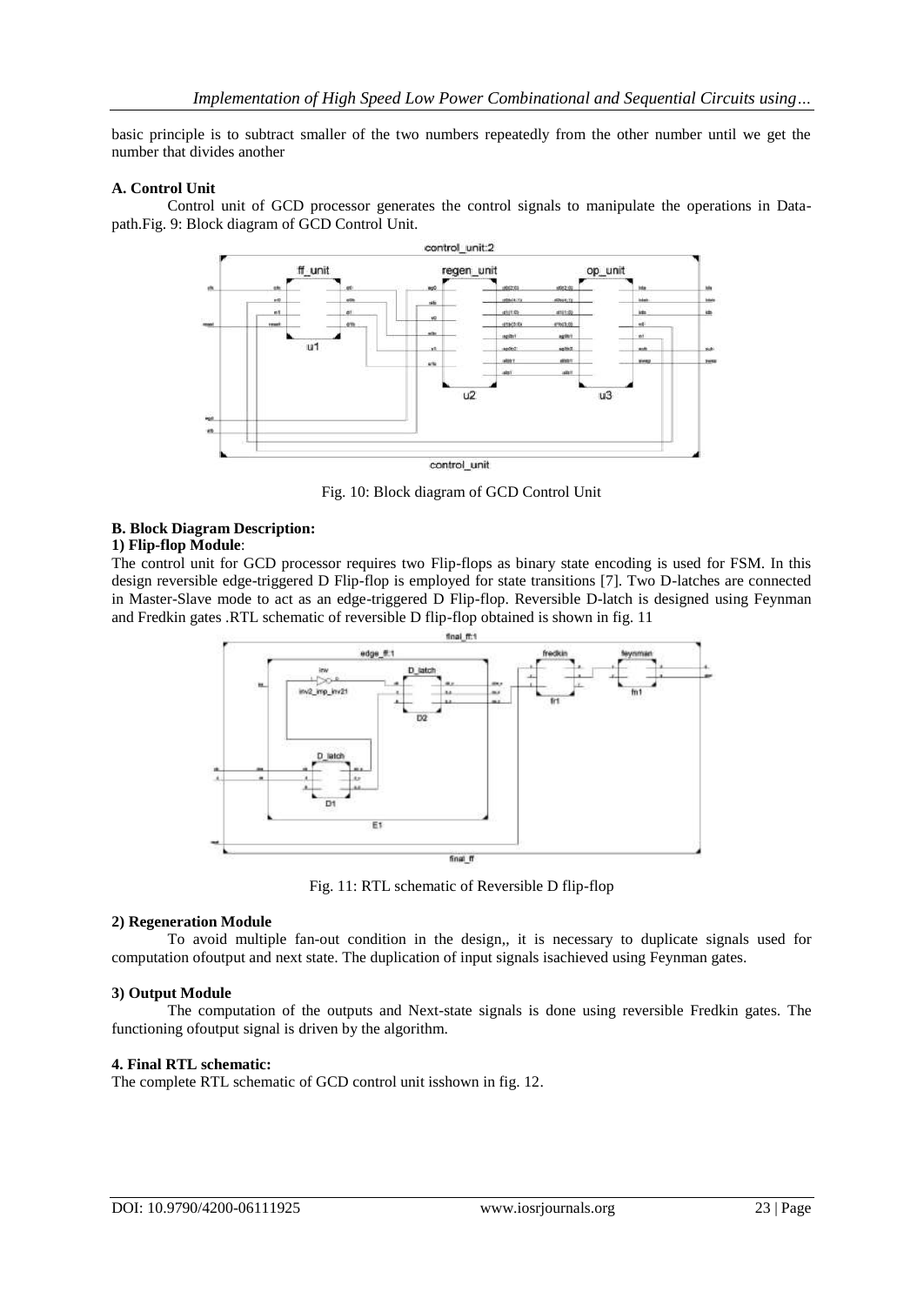

Fig 12: RTL schematic Diagram of GCD Control Unit

## **5***.* **Speed and power analysis:**

| Parameter   | <b>Irreversible</b> | Reversible   | Percentage     |
|-------------|---------------------|--------------|----------------|
| (spartan3)  | GCD                 | GCD          | Improvement    |
| xc3s50      | control unit        | control unit | for reversible |
| family)     |                     |              | circuit        |
|             |                     |              |                |
| Speed(Max   | 434.33MHz           | 456.09MHz    | 5.01%          |
| Clock freq) |                     |              |                |
|             |                     |              |                |
| Power       | 25.02mW             | 24.19mW      | 3.31%          |

Table 3: Comparison of Reversible and Irreversible Control

# **VII. Conclusion**

In this paper, it can be seen that the performance of digital circuits can be enhanced using reversible gates and have compared 8-bit ripple carry reversible adder with anirreversible adder in terms of speed and power; there by concluding that reversible designs are faster and power efficient. Furthermore, this concept is extended to combinational circuits such as a Wallace tree multiplier using reversible gates, which were simulated and respective results validate prior interferences. Then a reversible sequential control unit of a GCD processor was designed.Thus, all the designs implemented were compared with their irreversible counterparts, and the speed and power parameters for the reversible designs were observed to have improved significantly.

## **References**

- [1] Landauer, Rolf, "Irreversibility and heat generation in thecomputing process," IBM Journal of Research and Development ,vol.44, no.1.2, pp.261,269, Jan. 2000doi: 10.1147/rd.441.0261
- [2] Bennett, C.H., "Logical Reversibility of Computation," IBM Journalof Research and Development , vol.17, no.6, pp.525,532, Nov. 1973doi: 10.1147/rd.176.0525
- [3] B, Raghu Kanth; B, Murali Krishna; G, Phani Kumar; J, Poornima,"A Comparative Study of Reversible Logic Gates", InternationalJournal of VLSI & Signal Processing Applications, vol.2, Issue 1,Feb 2012, (51-55), ISSN 2231-3133 ( Online ).
- [4] Morrison, M.; Ranganathan, N., "Design of a Reversible ALUBased on Novel Programmable Reversible Logic GateStructures," VLSI (ISVLSI), 2011 IEEE Computer Society AnnualSymposium on , vol., no., pp.126,131, 4-6 July 2011doi: 10.1109/ISVLSI.2011.30.
- [5] Nachtigal, M.; Thapliyal, H.; Ranganathan, N., "Design of areversible single precision floating point multiplier based onoperand decomposition," Nanotechnology (IEEE-NANO), 2010 10<sup>th</sup>IEEE Conference on , vol., no., pp.233,237, 17-20 Aug. 2010doi: 10.1109/NANO.2010.5697746 (Nachtigal, Thapliyal, &Ranganathan, 2010)
- [6] John P. Hayes, "Computer Architecture and Organization",McGraw-Hill, 1998. ISBN 10: 0070273553 / ISBN 13:9780070273559
- [7] Min-Lun Chuang; Chun-Yao Wang, "Synthesis of ReversibleSequential Elements," Design Automation Conference, 2007. ASPDAC'07. Asia and South Pacific , vol., no., pp.420,425, 23-26 Jan.2007 doi: 10.1109/ASPDAC.2007.358022
- [8] Yelekar, P.R.; Chiwande, S.S., "Design of sequential circuit usingreversible logic," Advances in Engineering, Science andManagement (ICAESM), 2012 International Conference on , vol.,no., pp.321,326, 30-31 March 2012